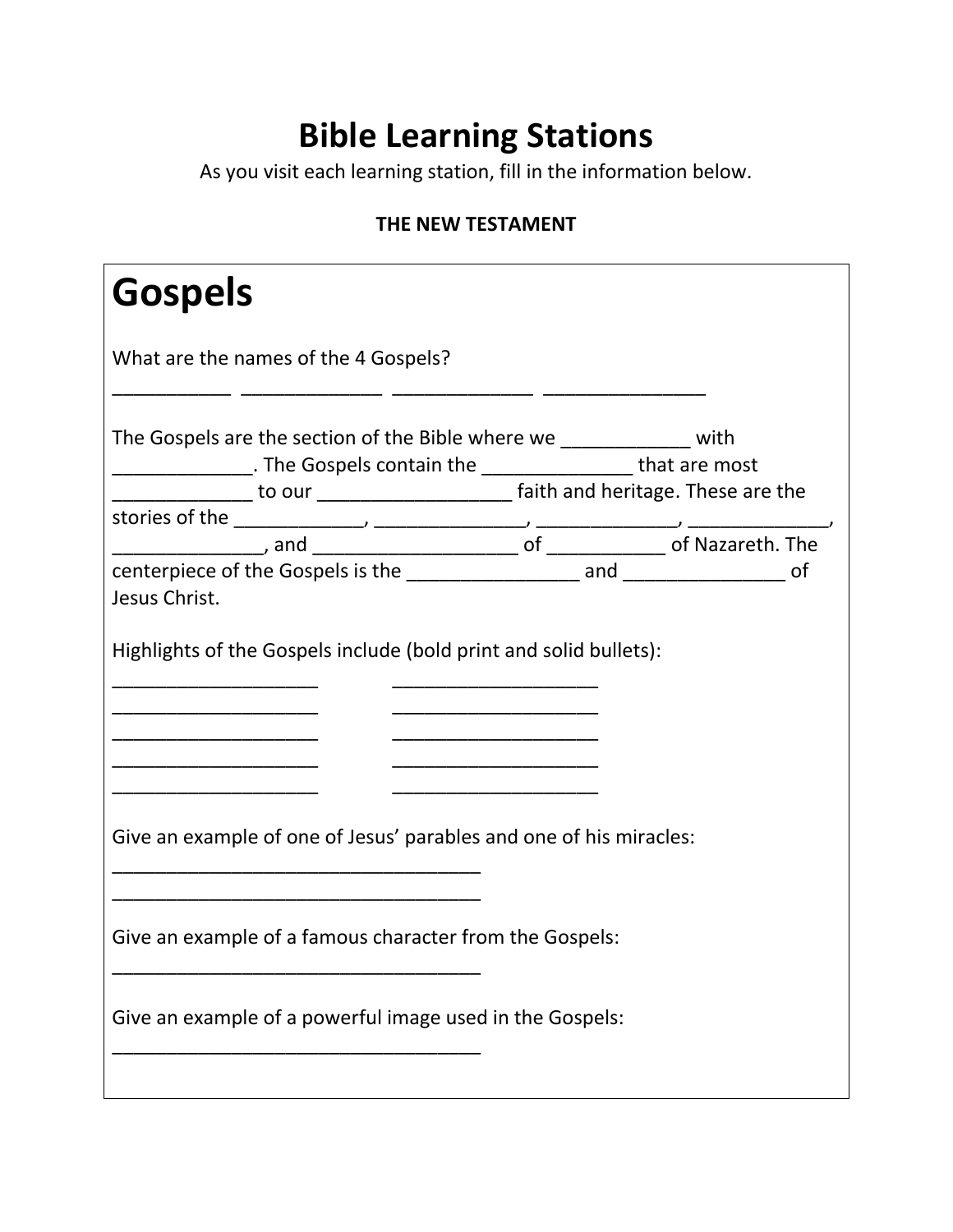| <b>Acts of the Apostles</b><br>The Acts of the Apostles tells of the experience of the early                          |  |  |  |  |
|-----------------------------------------------------------------------------------------------------------------------|--|--|--|--|
|                                                                                                                       |  |  |  |  |
| The centerpiece of the Acts of the Apostles is the coming of the                                                      |  |  |  |  |
| Highlights of the Acts of the Apostles include:                                                                       |  |  |  |  |
| <u> 1990 - Johann John Stone, markin film yn y system yn y system yn y system yn y system yn y system yn y system</u> |  |  |  |  |
|                                                                                                                       |  |  |  |  |
|                                                                                                                       |  |  |  |  |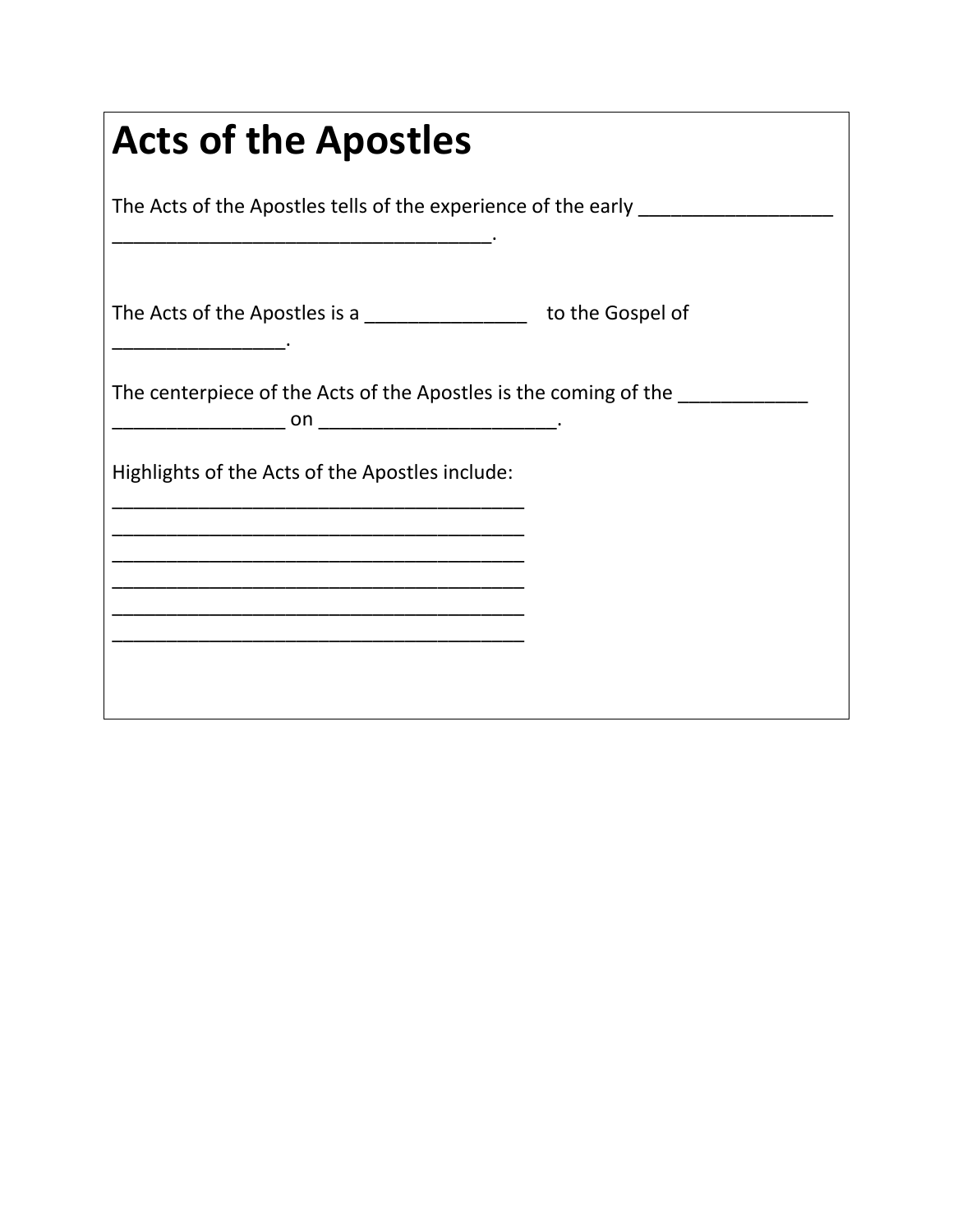| <b>The Letters</b>                                                                                         |  |  |  |  |
|------------------------------------------------------------------------------------------------------------|--|--|--|--|
| What are the names of the 21 Letters?                                                                      |  |  |  |  |
| _______________________                                                                                    |  |  |  |  |
|                                                                                                            |  |  |  |  |
|                                                                                                            |  |  |  |  |
| The Letters are also known as ___________________. They represent the<br>Denomination of the early Church. |  |  |  |  |
| A little more than half of the 21 Letters are attributed to ______________.                                |  |  |  |  |
| Write three examples of verses from the Letters and identify which Letter it is<br>from:                   |  |  |  |  |
|                                                                                                            |  |  |  |  |
|                                                                                                            |  |  |  |  |
|                                                                                                            |  |  |  |  |